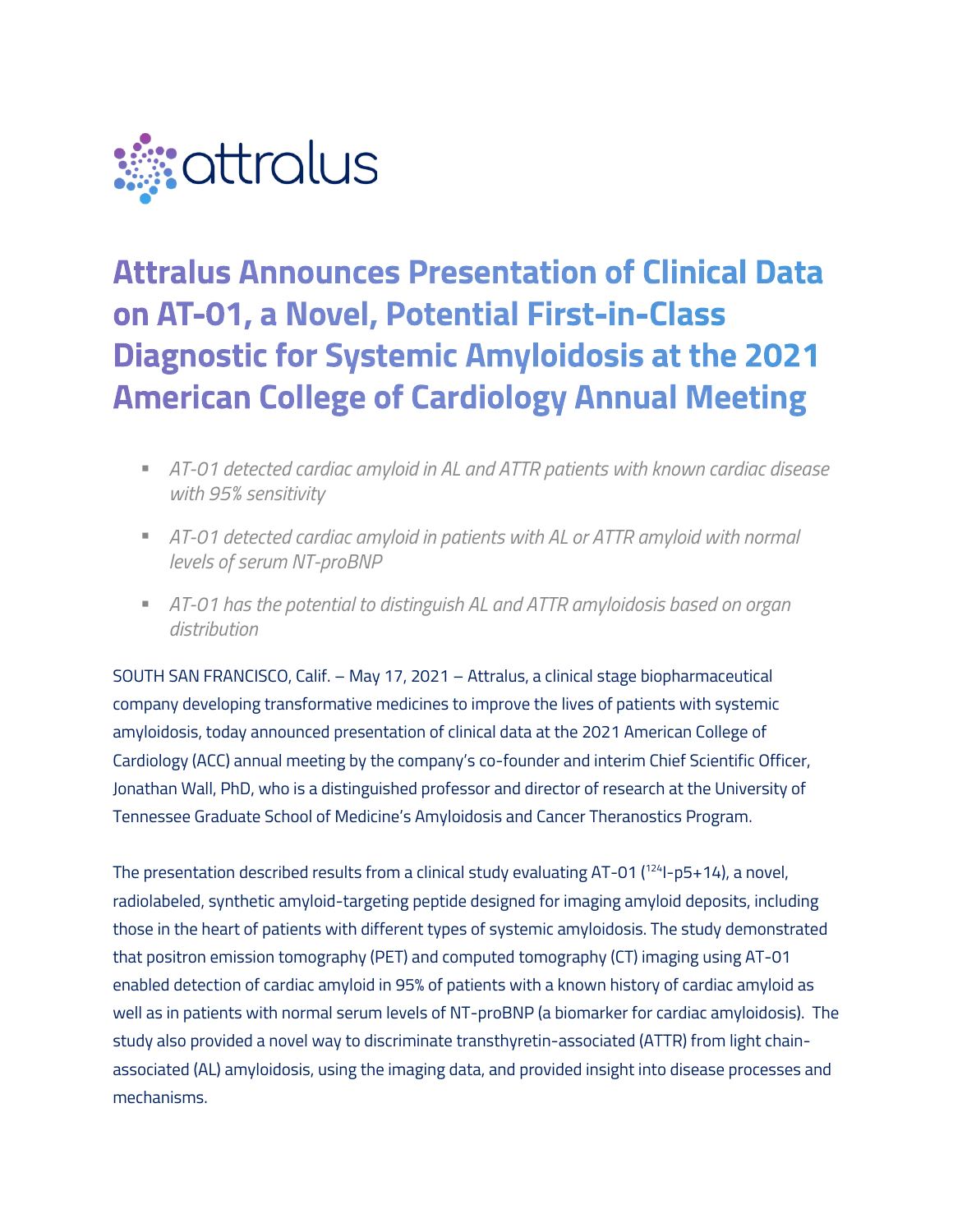"Deposition of amyloid in the heart is often observed in patients with AL and ATTR amyloidosis, and yet an estimated 80% of patients with systemic amyloidosis are currently undiagnosed, and treatment begins late in the course of the disease," said Dr. Wall. "PET/CT imaging of cardiac amyloidosis using AT-01 affords sensitive detection of disease, even in asymptomatic people with normal levels of NT-proBNP, a highly sensitive and validated biomarker of cardiac involvement in patients with amyloidosis. AT-01 is a novel diagnostic that provides the potential to change the treatment paradigm by enabling detection of all types of systemic amyloidosis at all stages of disease."

Currently, there are no FDA-approved imaging agents as diagnostics for systemic amyloidosis. Patients typically undergo a multitude of diagnostic tests, none of which can visualize the extent and localization of amyloid deposition across the entire body.

Key findings reported in the poster presented at ACC, entitled "*Detection and differentiation of cardiac amyloidosis using 124I-p5+14 PET/CT imaging and the correlation with clinical biomarkers,*" highlight the potential of AT-01 to be the first amyloidosis-specific imaging agent capable of detecting all amyloid types, in key organs, providing a complete picture of disease burden and enabling organ-specific amyloid quantification early indication of amyloid type, and monitoring response to therapy. The results presented include:

- *Excellent cardiac uptake of AT-01 in patients, enabling identification of clinical cardiac disease in multiple types of systemic amyloidosis, AL and ATTR, with 95% sensitivity.*
- *Detection of cardiac amyloidosis in asymptomatic patients despite those patients having normal levels of NT-proBNP, a biomarker of amyloidosis complicated by cardiac involvement.*
- *Ability of AT-01 to detect systemic amyloid and differentiate between AL and ATTR amyloidosis, offering the potential to improve and customize treatment decisions.*

"Attralus is developing a portfolio of products using our Pan Amyloid Removal technology which offer the potential to remove toxic, disease-causing amyloid throughout the body with high specificity and reverse disease pathology'', said Gregory Bell, MD, Chief Medical Officer at Attralus. "The AT-01 clinical data presented by Dr. Wall support our plans to utilize this revolutionary diagnostic to better identify and monitor systemic amyloidosis patients in our therapeutic programs in addition to our plan to bring AT-01 to patients."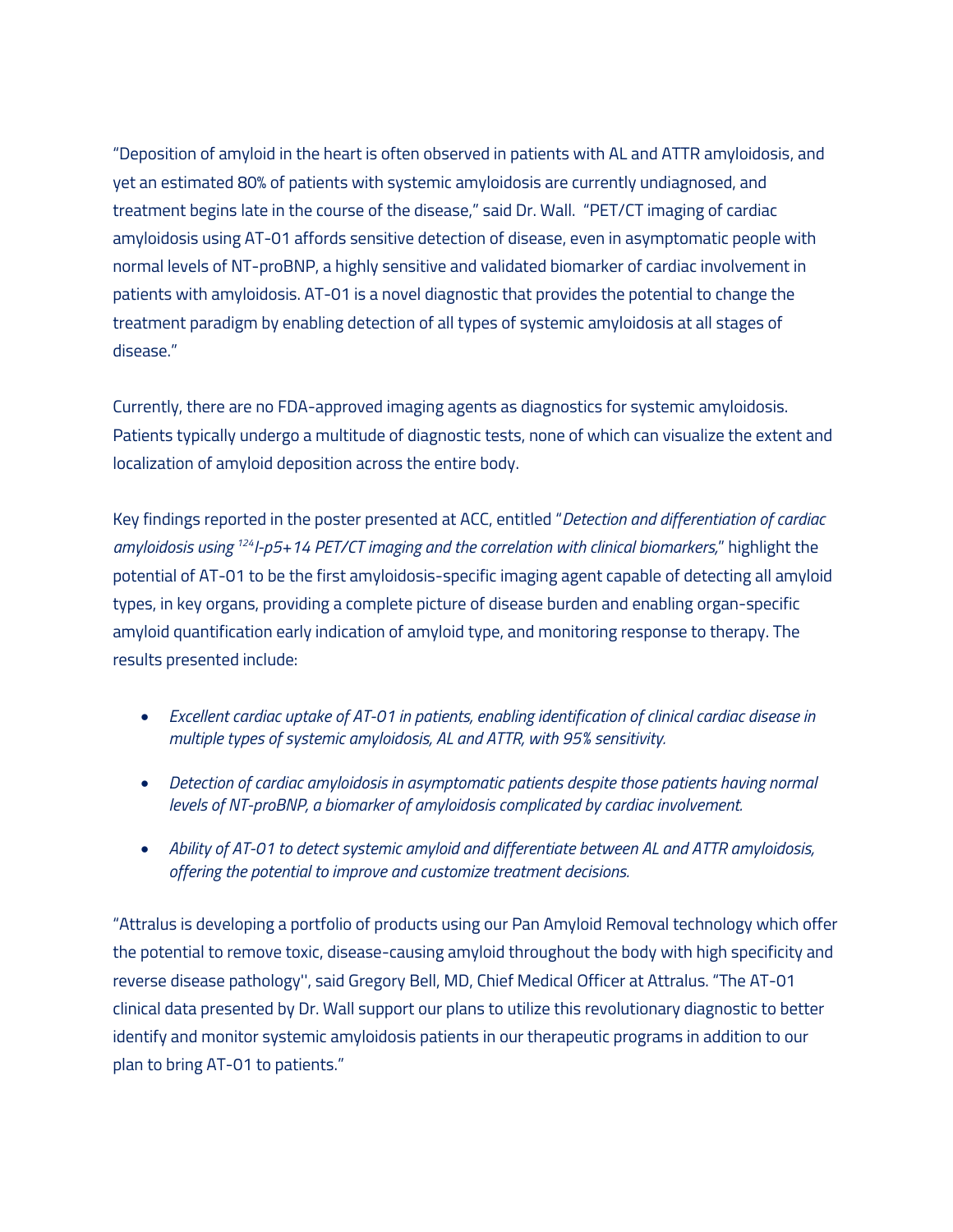AT-01 is currently being evaluated in a Phase 1/2 clinical trial in patients with a range of types of systemic amyloidosis. The poster presented at the ACC is available on the Attralus website at www.attralus.com.

### **About AT-01 Pan-Amyloid Diagnostic**

AT-01 utilized our pan-amyloid technology to develop an amyloid specific imaging radiotracer to detect all types of systemic amyloidosis. The peptide radiotracer has been shown to detect all types of amyloid, including AL and ATTR, in major organs such as the heart, kidney, liver and spleen.

#### **About AT-02 PAR Therapeutic**

AT-02 is a fusion of our PAR-peptide technology with an IgG1 antibody. The proprietary peptide binds to all types of amyloid and delivers the antibody to the site of disease to stimulate the immune system to remove amyloid

#### **About AT-03 PAR Therapeutic**

AT-03 is a fusion of our PAR-SAP technology with a single chain Fc. The PAR-SAP component mediates binding to all types of amyloid and the single chain Fc to stimulates the immune system to remove amyloid.

#### **About AT-04 PAR Therapeutic**

AT-04 is a fusion of our PAR-peptide technology with the Fc component of an IgG1 antibody. The PAR-peptide mediates binding to all types of amyloid and the Fc stimulates the immune system to remove amyloid.

## **About Systemic Amyloidosis**

Systemic amyloidosis encompasses a diverse group of rare diseases that occur due to accumulation of toxic amyloid fibrils in tissues and organs, a consequence of aberrant protein misfolding events. These diseases are progressive, debilitating and often fatal. Systemic amyloidosis is significantly underdiagnosed due to low awareness, lack of specific symptoms, and no current disease-specific diagnostics. The two most common forms of systemic amyloidosis are immunoglobulin light-chain (AL) amyloidosis and transthyretin amyloidosis (ATTR).